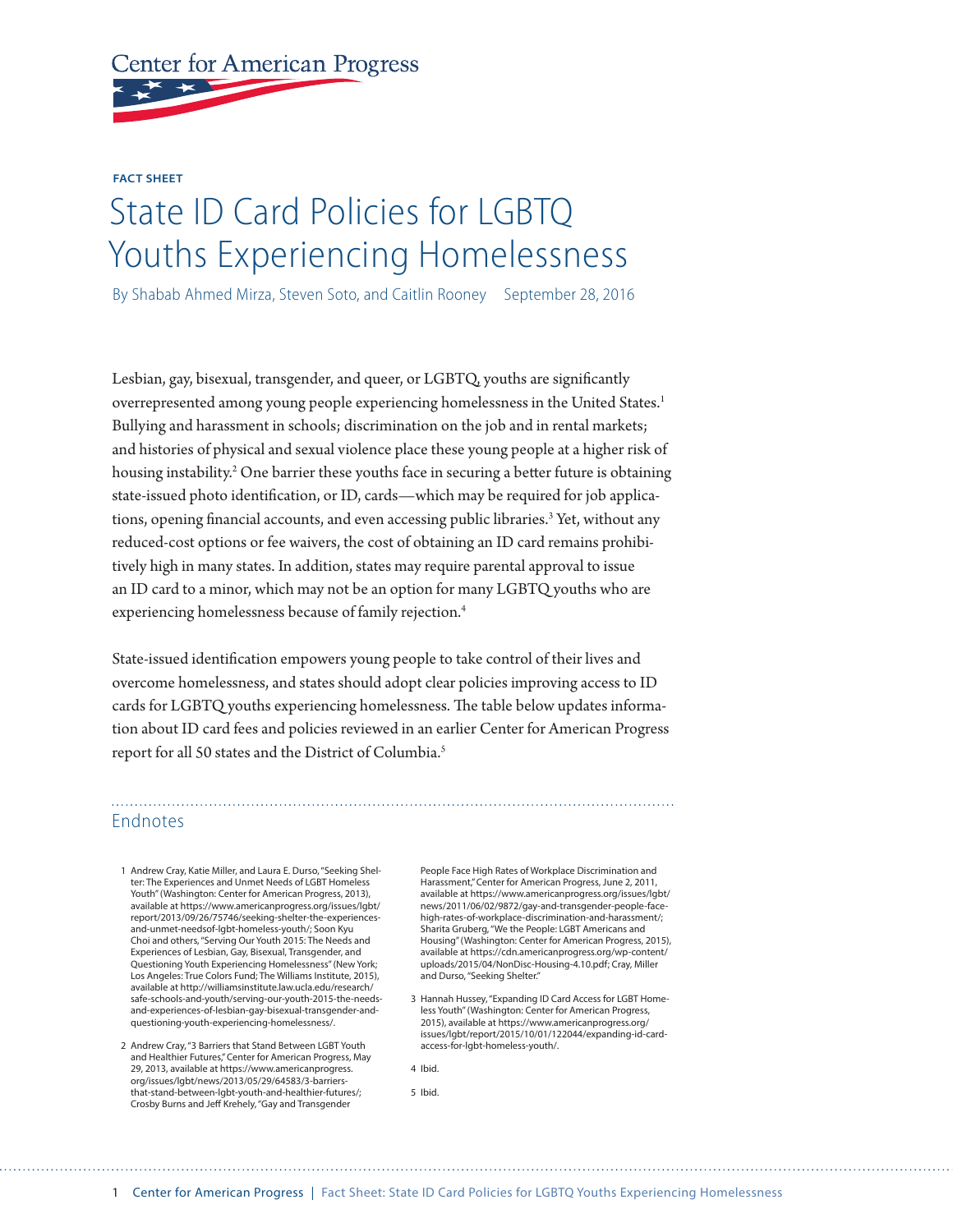## **TABLE 1 State-by-state review of ID policies for LGBTQ young people experiencing homelessness**

| <b>State</b>         | Fee <sup>1</sup> | No fee waiver or<br>reduced fee <sup>2</sup> | <b>Parental consent</b><br>required <sup>3</sup> | No system to<br>address lack of<br>residence <sup>4</sup> | <b>Burdensome</b><br>policy for<br>gender marker <sup>5</sup> |
|----------------------|------------------|----------------------------------------------|--------------------------------------------------|-----------------------------------------------------------|---------------------------------------------------------------|
| Alabama              | \$36.25          | $\bullet$                                    |                                                  |                                                           | $\bullet$                                                     |
| Alaska               | \$15.00          | $\bullet$                                    |                                                  | $\bullet$                                                 |                                                               |
| Arizona              | \$12.00          | $\bullet$                                    | $\qquad \qquad \bullet$                          |                                                           |                                                               |
| Arkansas             | \$5.00           | $\bullet$                                    | $\bullet$                                        |                                                           | $\bullet$                                                     |
| California           | \$29.00          |                                              | $\bullet$                                        |                                                           |                                                               |
| Colorado             | \$11.50          | 0                                            | $\bullet$                                        |                                                           |                                                               |
| Connecticut          | \$22.50          |                                              |                                                  |                                                           |                                                               |
| Delaware             | \$20.00          | $\bullet$                                    | $\bullet$                                        |                                                           |                                                               |
| District of Columbia | \$20.00          |                                              |                                                  |                                                           |                                                               |
| Florida              | \$25.00          |                                              |                                                  |                                                           |                                                               |
| Georgia              | \$32.00          |                                              | $\bullet$                                        |                                                           | $\bullet$                                                     |
| Hawaii               | \$40.00          | $\bullet$                                    | $\bullet$                                        |                                                           |                                                               |
| Idaho                | \$10.00          | $\bullet$                                    |                                                  |                                                           |                                                               |
| Illinois             | \$10.00          |                                              |                                                  |                                                           |                                                               |
| Indiana              | \$11.50          | $\bullet$                                    |                                                  |                                                           |                                                               |
| lowa                 | \$8.00           | $\bullet$                                    | $\bullet$                                        |                                                           | $\bullet$                                                     |
| Kansas               | \$22.00          | $\bullet$                                    | $\bullet$                                        |                                                           |                                                               |
| Kentucky             | \$12.00          |                                              | $\bullet$                                        |                                                           | $\bullet$                                                     |
| Louisiana            | \$25.50          | $\qquad \qquad \bullet$                      | $\qquad \qquad \bullet$                          |                                                           | $\bullet$                                                     |
| Maine                | \$5.00           | $\bullet$                                    | $\bullet$                                        |                                                           |                                                               |
| Maryland             | \$15.00          | $\bullet$                                    | $\bullet$                                        |                                                           | $\bullet$                                                     |
| Massachusetts        | \$25.00          | $\bullet$                                    | $\bullet$                                        | $\bullet$                                                 |                                                               |
| Michigan             | \$10.00          | $\bullet$                                    |                                                  |                                                           | $\bullet$                                                     |
| Minnesota            | \$19.25          | $\bullet$                                    |                                                  | $\bullet$                                                 |                                                               |
| Mississippi          | \$17.00          | $\bullet$                                    |                                                  | $\bullet$                                                 | $\bullet$                                                     |
| Missouri             | \$11.00          | $\bullet$                                    |                                                  |                                                           |                                                               |
| Montana              | \$8.00           | $\bullet$                                    |                                                  |                                                           | $\bullet$                                                     |
| Nebraska             | \$26.50          | $\bullet$                                    |                                                  | $\bullet$                                                 |                                                               |
| Nevada               | \$10.25          | $\bullet$                                    |                                                  |                                                           |                                                               |
| New Hampshire        | \$10.00          | $\bullet$                                    |                                                  |                                                           |                                                               |
| New Jersey           | \$24.00          | $\bullet$                                    |                                                  | $\bullet$                                                 |                                                               |
| New Mexico           | \$10.00          | $\bullet$                                    |                                                  |                                                           |                                                               |
| New York             | \$10.00          | $\bullet$                                    | $\bullet$                                        |                                                           |                                                               |
| North Carolina       | \$13.00          |                                              |                                                  |                                                           | $\bullet$                                                     |
| North Dakota         | \$8.00           |                                              | $\bullet$                                        | $\bullet$                                                 | $\bullet$                                                     |
| Ohio                 | \$8.50           | $\bullet$                                    | $\bullet$                                        |                                                           |                                                               |

. . . . . . .